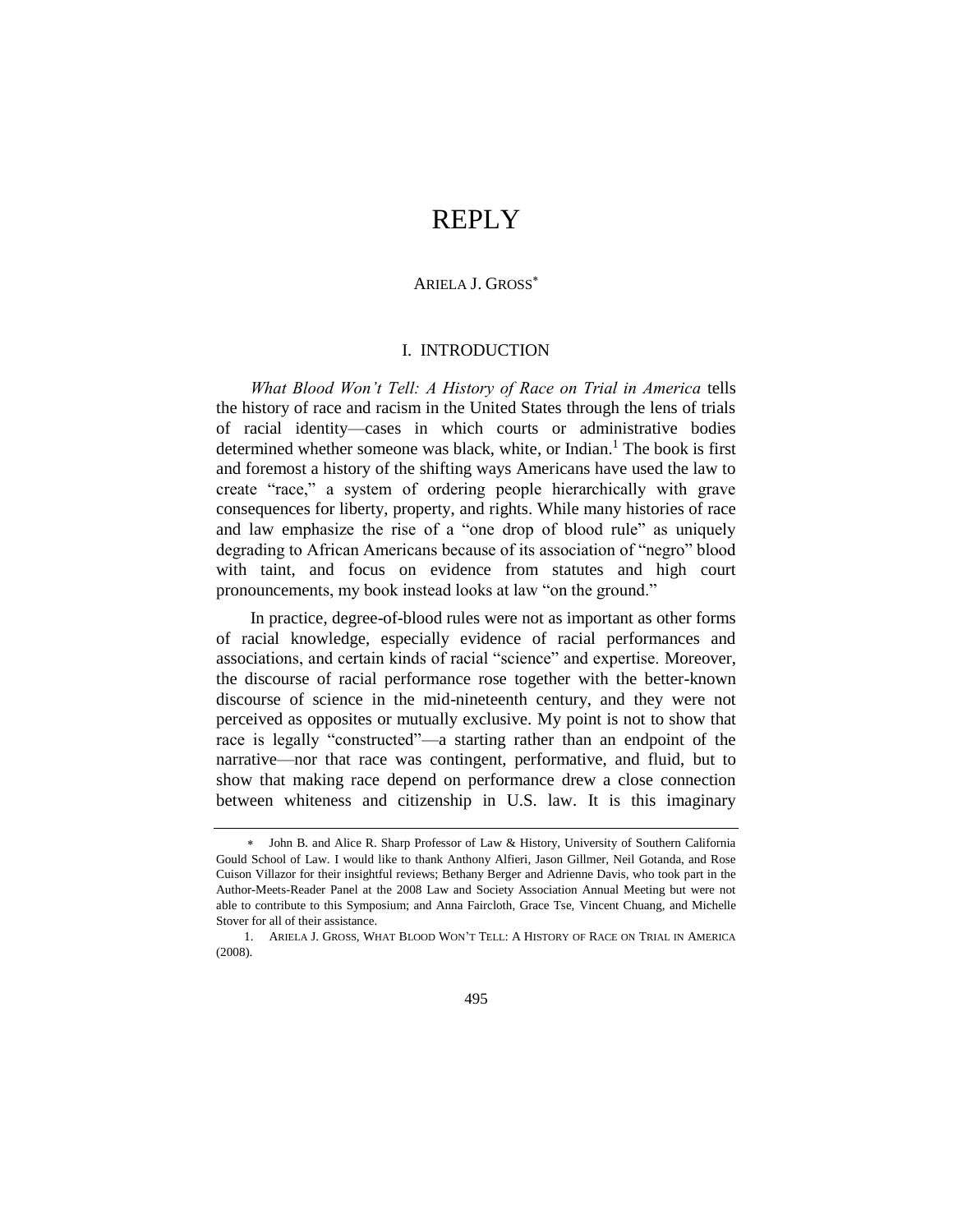connection between whiteness and fitness for citizenship that I believe remains a potent force today in debates over immigration, the PATRIOT Act, and innumerable other public questions.

It is a rare privilege to have four such thoughtful scholars engage with my work. Three of the four commentators are primarily focused on questions of race and citizenship in the law today and have applied concepts from my historical discussion to the present day. Neil Gotanda's review looks at broader theoretical issues about racial ideology in the law. Anthony Alfieri applies insight gained from historical racial identity trials to contemporary litigation. And Rose Cuison Villazor asks whether blood quantum citizenship requirements may, in some contexts, be beneficial for the protection of indigenous peoples' land rights. The fourth commentator, legal historian Jason Gillmer, takes the inverse approach, asking whether any broad theoretical conclusions can be drawn from the histories I have told. I will therefore begin by responding to Gillmer's historical review, and then discuss contemporary implications.

## II. COMPLEXITY AND GENERALIZATION

Jason Gillmer rightly calls our attention to the importance of the local and the historically contingent. He argues that once we discover the true indeterminacy of both race and law, we can no longer make overarching claims about "general conclusions and broad theoretical frameworks" and in fact, it might be a fool's errand to write a book with the geographic and temporal sweep of *What Blood Won't Tell*. This is an important critique and a challenge to all who adopt the microhistorical techniques of culturallegal history. As I have written elsewhere, "Cultural-legal histories will not give general maxims of prescription" or "over-arching mantras to be applied to every problem," but they can offer "generally useful heuristics" and culturally specific interpretations.<sup>2</sup> I strongly believe that certain kinds of generalizations about history *are* possible and make historical interpretation worth doing. Even to say that racial adjudication was a matter for local, community contestation is a generalization.

To me, the piece that holds the individual stories together and helps to make sense of them is the *why*. My story is not just about *how* race was determined, but about *why*, and why it matters. My argument is that racial determination was not about the discovery of some already-present identity, but about the production of that identity—and the production had

<sup>2.</sup> Ariela Gross, *Beyond Black and White: Cultural Approaches to Race and Slavery*, 101 COLUM. L. REV. 640, 684 (2001).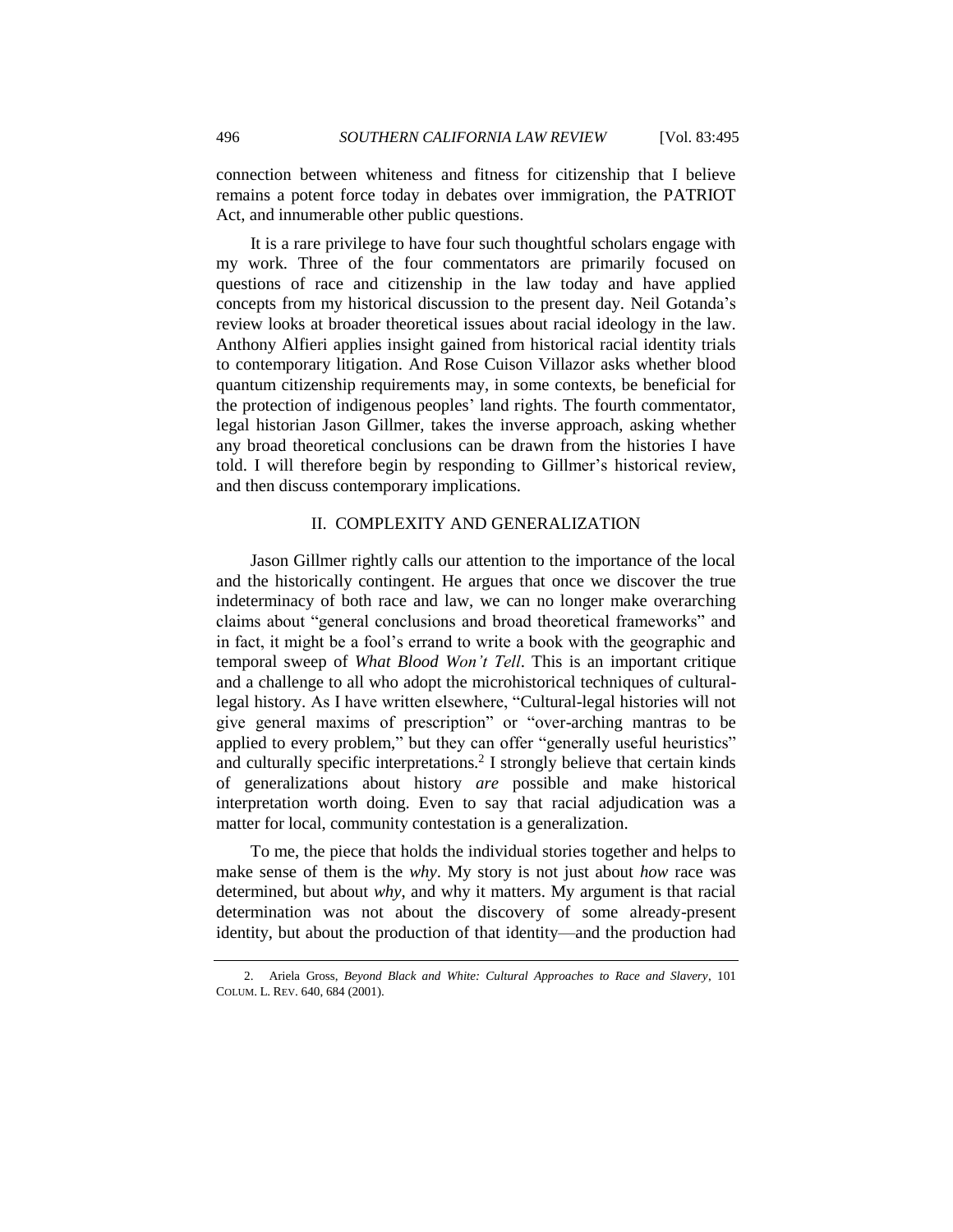a purpose. As I write in *What Blood Won't Tell*, "Determining racial identity was about raising some people up . . . to put others down; enslaving some people to free others; taking land from some people to give it to others; robbing people of their dignity to give others a sense of supremacy."<sup>3</sup>

Another challenge for historians of ideology and culture is to demonstrate change over time. Gillmer emphasizes continuity, and there are important aspects of continuity in my story as well. I argue explicitly that all of the various bases of identity—appearance, ancestry, reputation, status, performance, science, and associations—have continued to be important throughout U.S. history to this day. At the same time, "there were key moments in American history at which the determination of racial identity became particularly fraught"—in the mid-nineteenth century, and at the turn of the twentieth century.<sup>4</sup> At these moments, certain aspects of identity became particularly meaningful. In the decade leading up to the Civil War, racial identity trials became "intense contests about science and performance."<sup>5</sup> I do not mean to suggest, however, that there was a "linear" development from one form of racial knowledge to the next—science and performance before the Civil War, and associations afterward.

As I show in various case studies, witnesses talked about an individual's associations within and acceptance into society both before and after the Civil War. But these discussions took on new meanings in a world that was in the midst of establishing Jim Crow separation of the races. After the Civil War, witnesses recalled social events that had taken place before the War in new ways. Some described whites and free people of color intermingling at corn shuckings, while others insisted that if one had attended a "negro frolic," one must not have been white.<sup>6</sup> This kind of argument only made sense to people who were retelling the past to remake the present and future as a world of separation.

My interpretive choice to emphasize race as association in the post– Civil War period is my own reading of the volumes of testimony in these cases. It is not the only possible reading, but I think it is a true one. And that is what historians *do*: we sift through mountains of evidence and tell the most persuasive story we can about how and why things changed. Before the Civil War, there was more than just messy complexity

<sup>3.</sup> GROSS, *supra* not[e 1,](#page-0-0) at 9.

<sup>4.</sup> *Id.* at 13.

<sup>5.</sup> *Id.*

<sup>6.</sup> *See id.* at 78–90.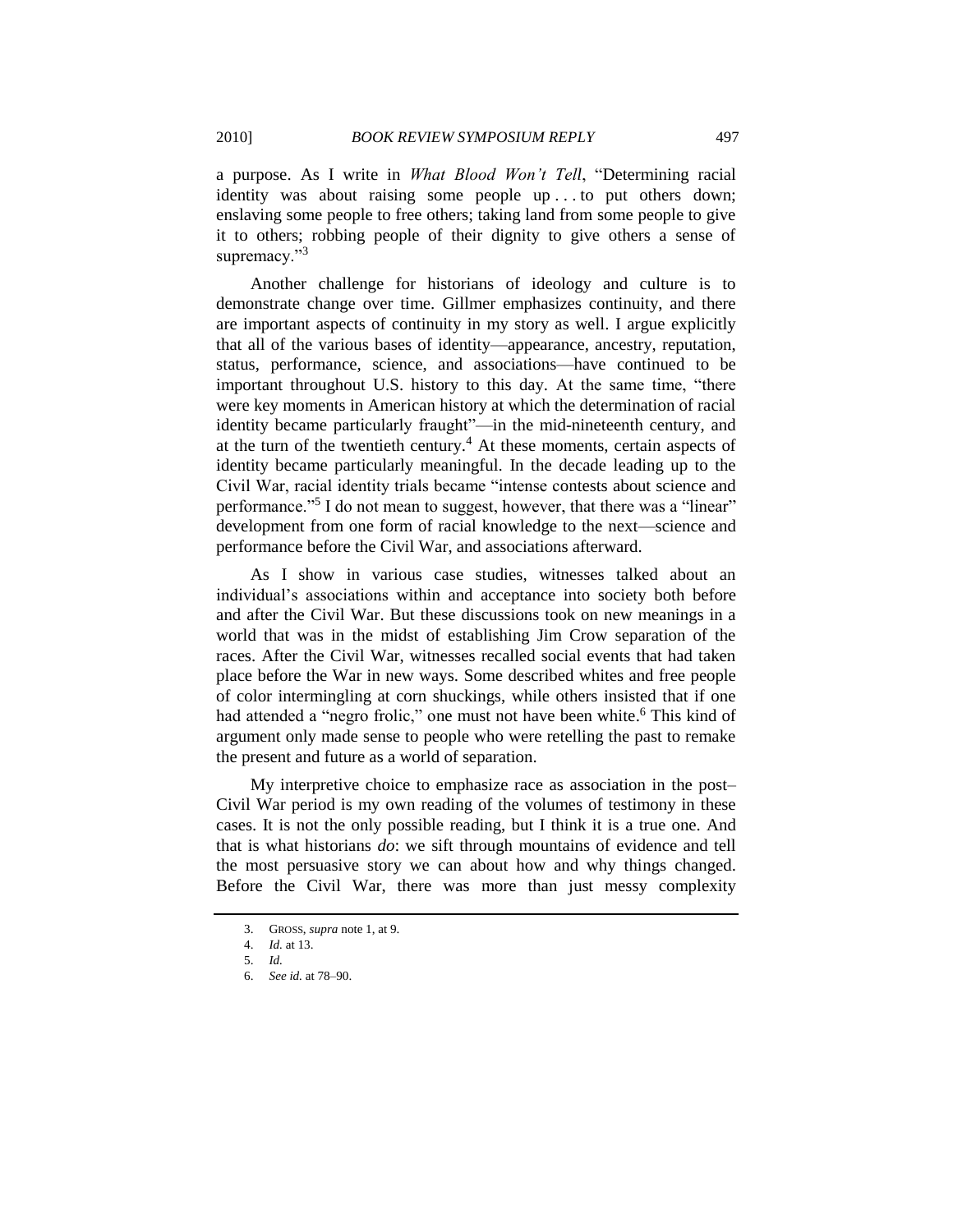surrounding race in local communities. Rather, there was a burgeoning connection between whiteness and citizenship—one in which, among other things, the imagined purity of white women's sexuality and the necessity of its protection played a vital role. After the Civil War, black men who claimed citizenship risked lynching, and the myth of the white woman's body as the Southern body politic blossomed into full form. As historians such as Martha Hodes and Barbara Bair have shown, the meaning of race did change in the South before and after the Civil War, as politics and society were transformed by the end of slavery.<sup>7</sup>

<span id="page-3-0"></span>Jason Gillmer's review highlights the fascinating history of the racially ambiguous communities up and down the Eastern seaboard who became known, in the twentieth century, as "tri-racial isolates." As discussed in his review and elsewhere, Gillmer's own recent research is an excellent microhistorical exploration of one family's trajectory through the borderlands of race.<sup>8</sup> By focusing on a single family, Gillmer is able to uncover a great deal of information about all of the players in his story, and the methodology is extremely rewarding. He asks whether there is more I could have uncovered about several of the cases I spotlight in my chapter on the Melungeons, Croatans/Lumbee, and the Narragansett. His question draws attention to the serendipity of historical research. I came across the Perkins case only because I was lucky enough to find the detailed notes down to the doodles in the margins—taken by Perkins' lawyer before and during the trial, in the lawyer's collected papers at the East Tennessee University archives.<sup>9</sup> I also used local records from Carter County to reconstruct what I could about the context of the case. I was never able to find any trial records from Carter County, nor did the main protagonists in the case appear in the 1850 or the 1860 Census. Yet the records I did find revealed fascinating details about the status and the lives of such inbetween people.

<sup>7.</sup> *See generally* MARTHA HODES, WHITE WOMEN, BLACK MEN: ILLICIT SEX IN THE NINETEENTH-CENTURY SOUTH (1997) (discussing the pre–Civil War greater latitude for interracial sex and the associated rise of white supremacist hysteria in the post–Civil War era, both of which were connected to Reconstruction politics and the myth of the black rapist); Barbara Bair, *Remapping the Black/White Body: Sexuality, Nationalism, and Biracial Antimiscegenation Activism in 1920s Virginia*, *in* SEX, LOVE, RACE: CROSSING BOUNDARIES IN NORTH AMERICAN HISTORY 399 (Martha Hodes ed., 1999) (tracing the history of the 1924 Virginia Racial Integrity Act in terms of the embodiment of Southern nationalism in the "pure" white female body).

<sup>8.</sup> *See* Jason A. Gillmer, Shades of Gray: The Life and Times of a Free Family of Color in Antebellum Texas 2–4 (Aug. 13, 2009) (unpublished manuscript, *available at* http://papers.ssrn.com/ sol3/papers.cfm?abstract\_id=1448739).

<sup>9.</sup> *See* GROSS, *supra* note [1,](#page-0-0) at 64–70 (citing T.A.R. Nelson Papers (on file with McClung Collection, East Tennessee University)).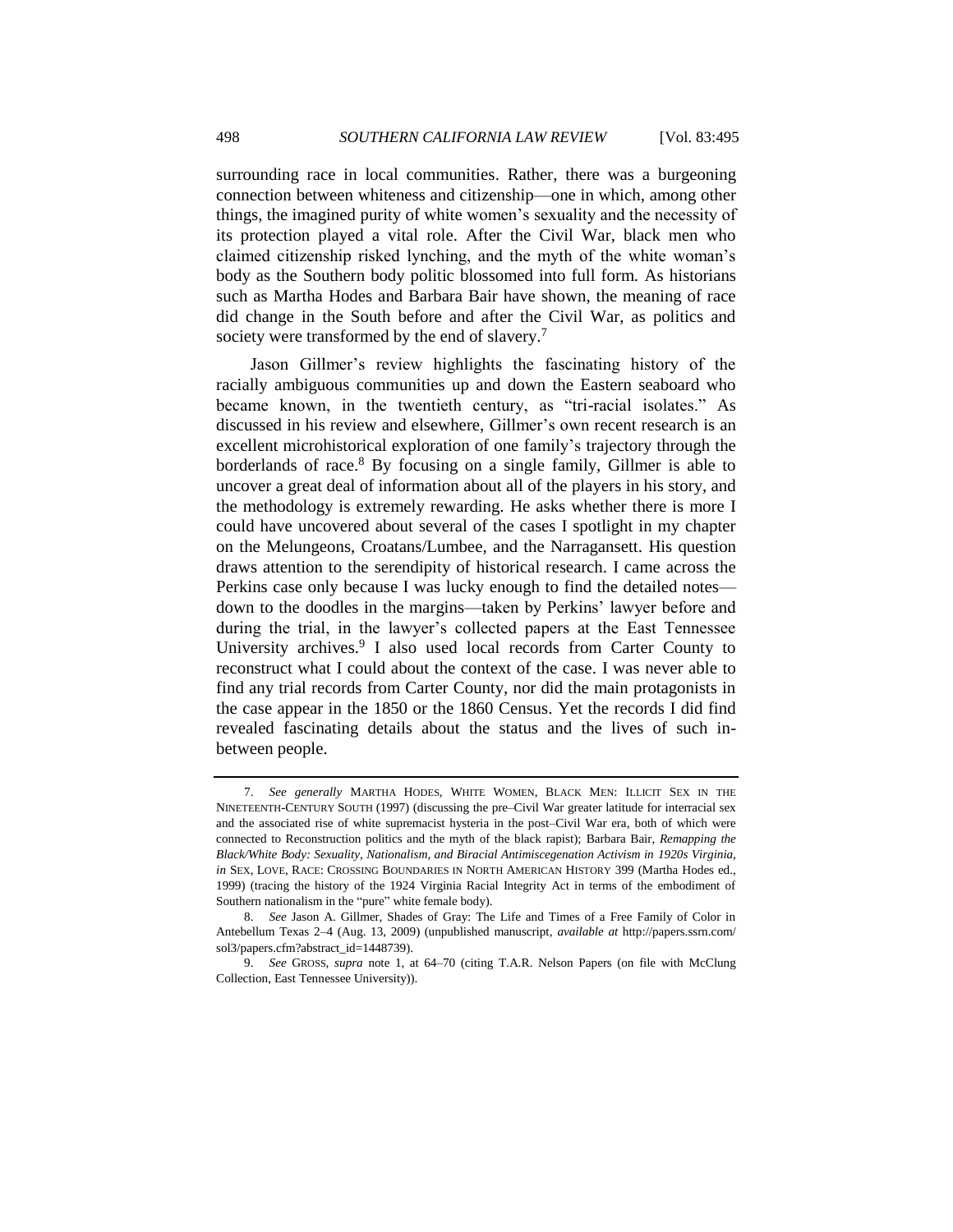I find nothing in the Ashworths' history inconsistent with the argument I make regarding the Melungeons. Many of these racially ambiguous families and communities lived for decades without challenge to their identities. In chapter 4, I argue that serious pressure on these communities to fall on one side of a black-white divide arose after the Civil War with the advent of Jim Crow. The three groups I discuss each chose different paths. The Melungeons claimed whiteness; the Croatan/Lumbee Indians claimed an Indian identity, winning separate schools from blacks or whites; and the Narragansett, throughout the nineteenth century, insisted on a multiracial Indian identity that included people of African descent.

Furthermore, despite continuing challenges and conflict—and the increasing rigor of "degree-of-blood" rules—some families "passed" over to the white side of the color line. Other racially ambiguous communities survived well into the twentieth century, like the "white negroes" of Jones County, Mississippi. Yet I do not think we can take this as straightforward evidence that race was not significant to those communities. As I conclude the chapter:

The persistence of racially ambiguous communities challenges the notion of the United States as a binary racial system, but it also calls into question the naïve belief that the mixing of races will eliminate racial hierarchy or injustice. Indeed the histories of these in-between peoples suggest that intermediate and hybrid statuses were precarious, bred the tendency to subordinate the next group down the line, and increased the pressure on all individuals to perform whiteness in order to maintain one's place in a community. . . . In every case, when racially ambiguous groups came before courts or legislatures, the state demanded that they exercise their claims to citizenship through the rejection of blackness.<sup>10</sup>

#### III. COLORBLINDNESS AND COMMON SENSE

Turning to more recent history, Neil Gotanda draws connections between the "common sense" of race and the modern ideology of ―colorblindness,‖ as he extends the acute analysis of his seminal article on colorblind constitutionalism, *A Critique of "Our Constitution is Color-Blind"*<sup>11</sup> to my findings in *What Blood Won't Tell*. In his article, Gotanda described the "nonrecognition" of race, a "two-part process—recognition of racial affiliation followed by the deliberate suppression of racial considerations."<sup>12</sup> Gotanda showed that embedded in colorblind racial

<sup>10.</sup> *Id.* at 138–39.

<sup>11.</sup> Neil Gotanda, *A Critique of "Our Constitution is Color-Blind*,*"* 44 STAN. L. REV. 1 (1991).

<sup>12.</sup> *Id.* at 6.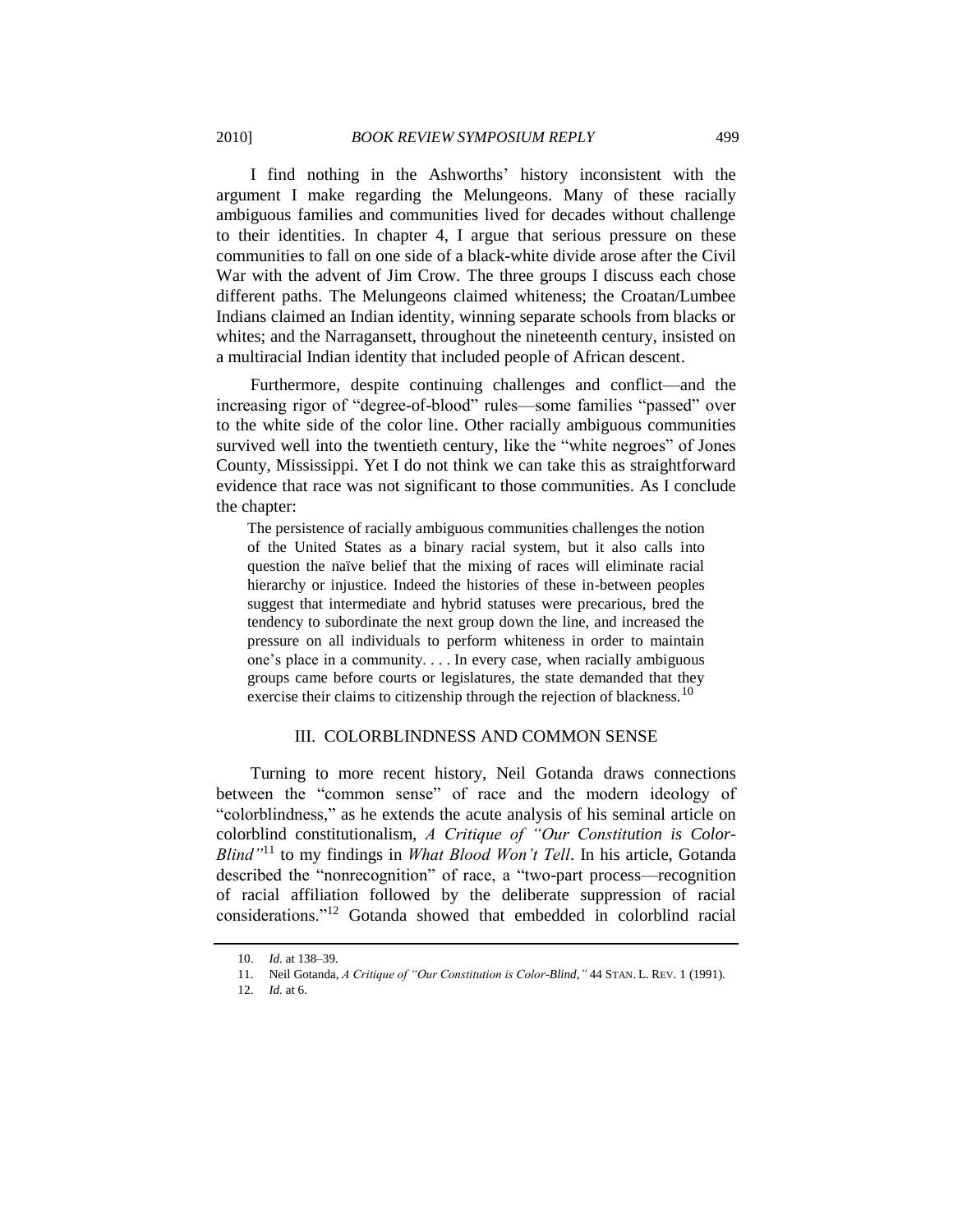ideology is the notion that we can first see race and then not see it. He then went on to brilliantly deconstruct "nonrecognition" as an unstable and incoherent concept. In doing so, Gotanda described the pervasiveness of race in individual decisionmaking and popular culture. His review connects this understanding of contemporary colorblind ideology to the history of racial common sense in *What Blood Won't Tell*.

Gotanda explains how it is that the common sense of race, which is pervasive in our popular culture and laws, can coexist with official colorblindness. In fact, he argues that an assertion of colorblindness is itself "a moment of racial common sense." The "unspoken technique of racial nonrecognition" includes a moment of common sense racial identification and then acts as an alibi against charges of racial bias ("How could I be discriminatory? I was blind to race."). I find this analysis enormously suggestive, and it leads me to two observations.

Colorblind constitutionalism is a modernist racial ideology—liberal in its mid-twentieth century incarnation, but reactionary (sometimes called "conservative") by the 1970s.<sup>13</sup> In the conclusion of *What Blood Won't Tell*, I note:

Mid-twentieth-century racial liberals, . . . who wanted to eliminate the category of race, believed that when the races disappeared, so too would racial hierarchy.... The current advocates of colorblindness seem to harbor no such optimistic beliefs. Instead their opinions seem premised on the assumption . . . that existing racial hierarchies are inevitable results of cultural difference, not to mention wholly reasonable cultural discrimination.<sup>14</sup>

The colorblind approach, as adopted by the U.S. Supreme Court in cases such as *Shaw v. Reno*<sup>15</sup> and *Adarand Constructors, Inc. v. Pena*, 16 insists on viewing race simply as phenotype or "skin color" and thus safely seen but then unseen. However, the colorblind approach exists side by side with a cultural common sense of race, as something we know when we see it performed—we understand that in daily life there are ways of acting or looking or dressing black or white, which, if done in the wrong place at the wrong time, can get you arrested, or, if done in the right place at the right

<sup>13.</sup> *See* Peggy Pascoe, *Miscegenation Law, Court Cases, and Ideologies of "Race" in Twentieth-Century America*, *in* SEX, LOVE, RACE, *supra* not[e 8,](#page-3-0) at 464, 482.

<sup>14.</sup> GROSS, *supra* note [1,](#page-0-0) at 299–300. *See also* Reva B. Siegel, *Discrimination in the Eyes of the*  Law: How "Color Blindness" Discourse Disrupts and Rationalizes Social Stratification, 88 CAL. L. REV. 77 (2000) (examining the role of colorblindness discourse in perpetuating racial stratification).

<sup>15.</sup> *See* Shaw v. Reno, 509 U.S. 630, 641–43 (1993).

<sup>16.</sup> *See* Adarand Constructors, Inc. v. Pena, 515 U.S. 200, 223–24 (1995).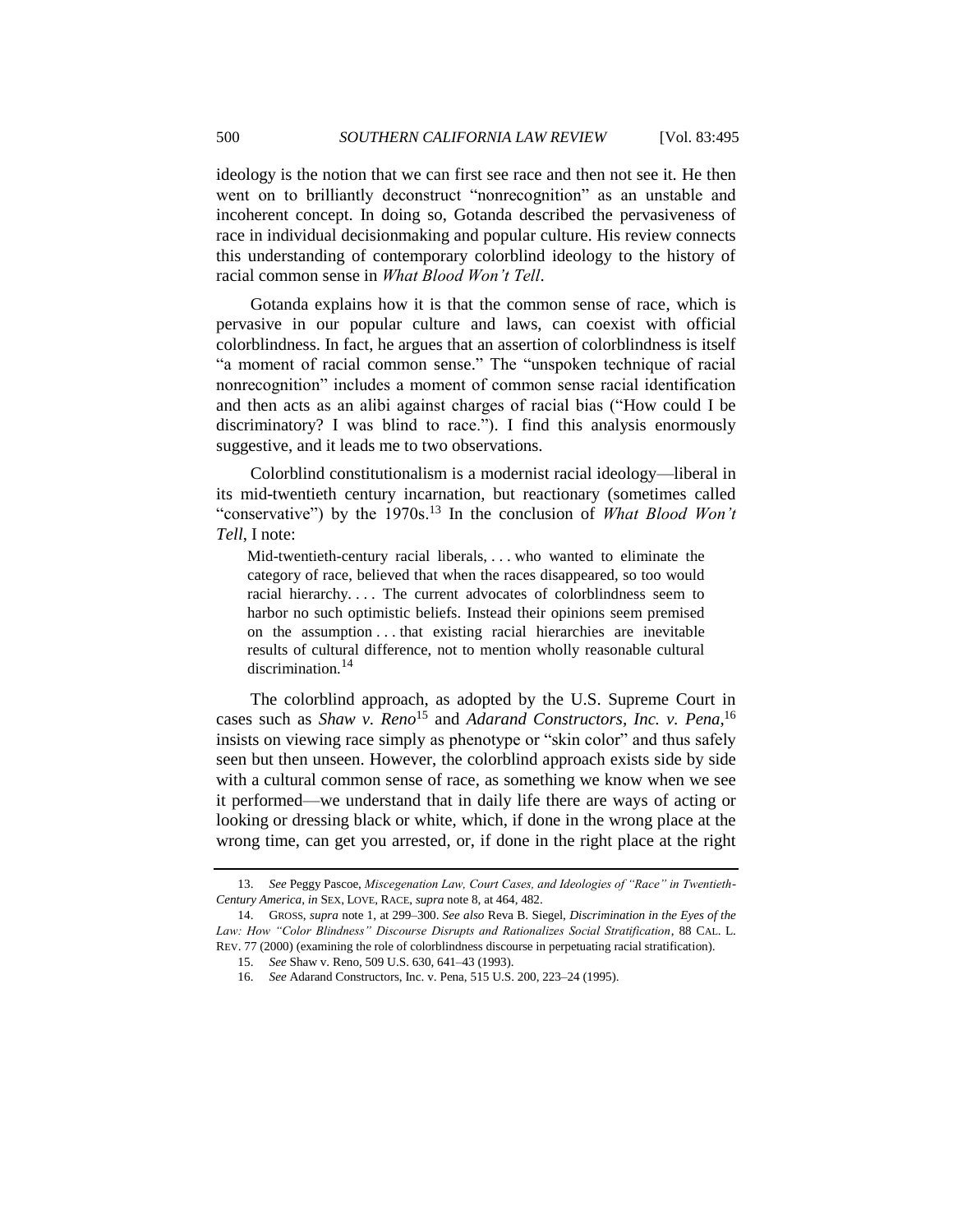time, can get you hired. By denying that discrimination on the basis of these performances has anything to do with race, colorblindness

In the mid-twentieth century, state officials actively engaging in racial discrimination learned to speak the language of race-neutrality. Chapter 7 of my book focuses on Mexican Americans in Texas and California and their legal battles over exclusion from juries and segregation in schools. In courtroom testimony, one can see local officials and prosecutors adopting the language of colorblindness as they claim to have based their exclusionary decisions not on race, but on other grounds—language, cultural habits, education, and other criteria for measuring fitness for citizenship—even as they betrayed their own racial biases in statements about "dirty" or "ignorant" Mexicans who could never attain equality with whites.<sup>17</sup> Likewise, new research on the Red Cross during World War II shows that Red Cross officials defended their policy of segregating white and nonwhite blood, not in terms of racial difference, but by reference to the supposed public-relations problems that would arise if they did not do so.<sup>18</sup> These narratives ("It's not me, it's my customers' preference," and "It's not race, it's culture") are part of the common sense of race today what Étienne Balibar has called "cultural racism," or racism by other means.<sup>19</sup> The link between common sense and colorblindness is not only that the colorblind individual must first "register" race through common sense and then "unrecognize" it, but that so-called colorblindness continues to produce race through these narratives. As I conclude in chapter 7, "For as long as we equate race with biology and racism with the crudest forms of racial pseudoscience, as American courts have done, discrimination on the basis of cultural and linguistic difference will appear neutral and respectable, and racial hierarchy will continue to flourish. $120$ 

#### IV. WHITENESS AND CITIZENSHIP

The civil rights lawyers who represented Mexican American defendants facing all-white juries and parents confronting all-white schools had to devise strategies to deal with the combination of legal colorblindness

20. *See* GROSS, *supra* not[e 1,](#page-0-0) at 293.

perpetuates racial hierarchy.

<sup>17.</sup> GROSS, *supra* not[e 1,](#page-0-0) at 274–93.

<sup>18.</sup> *See* Thomas A. Guglielmo, *"Red Cross, Double Cross": Race and America's World-War-II-Era Blood Donor Service*, 97 J. AM. HIST. (forthcoming June 2010) (manuscript at 25, on file with author).

<sup>19.</sup> *See* Étienne Balibar, *Is There a "Neo-Racism"?*, *in* RACE, NATION, CLASS: AMBIGUOUS IDENTITIES 17, 22–23 (Étienne Balibar & Immanuel Wallerstein eds., 1991).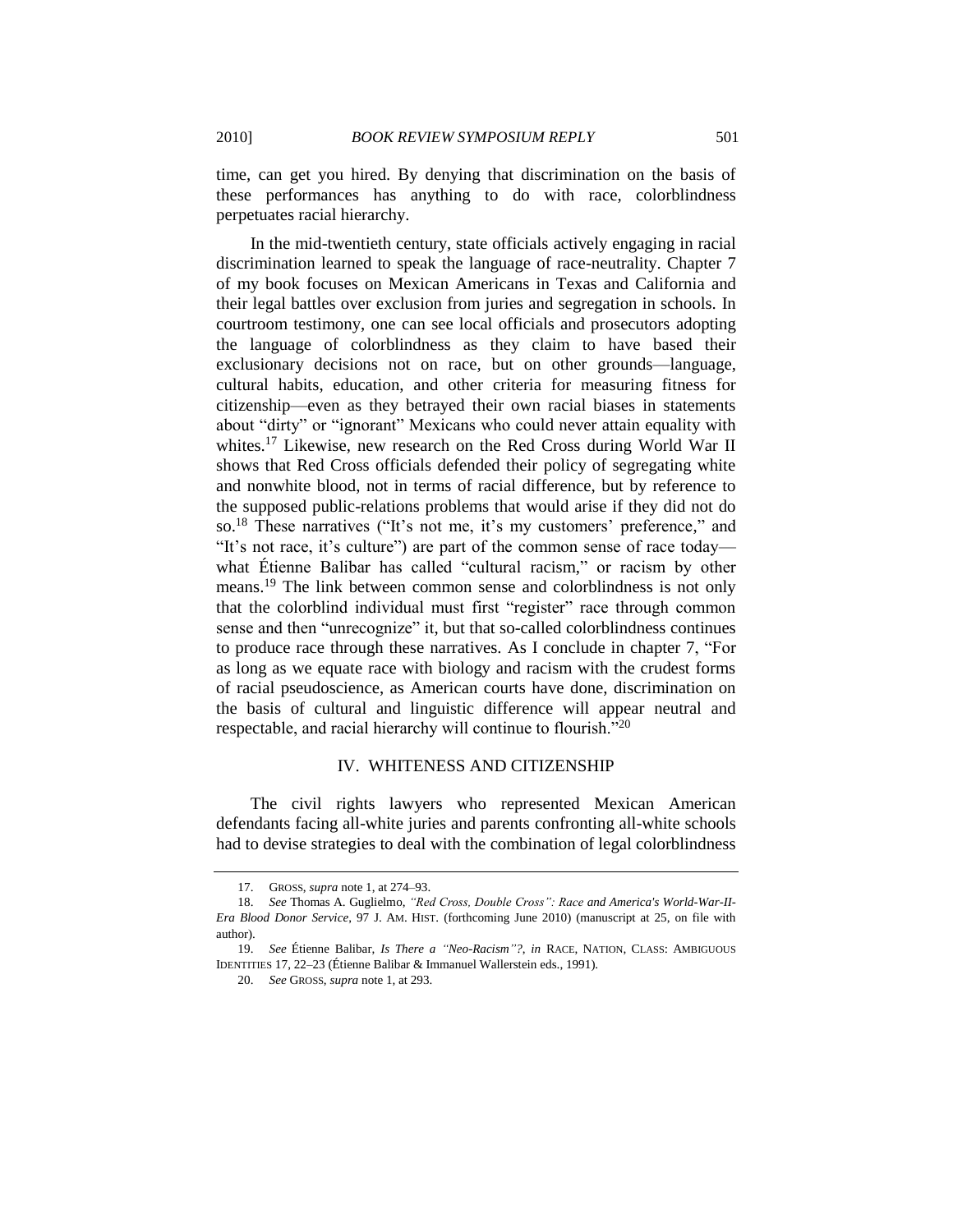and the racial common sense that governed the day-to-day actions of local officials. Unfortunately, they were not always successful in doing so without undermining their own positions.

Anthony Alfieri asks the important question of what today's lawyers advocating for poor men and women of color, many of them immigrants with poor language skills, can do to harness insights from the history of race on trial to the pursuit of justice for their clients. The *Norelus* case is a fascinating and complicated one: an immigrant woman working at a minimum-wage job brings a sexual harassment claim against her supervisor. When there are inconsistencies and falsifications in her account of the events, some of which may have been caused by the trauma she suffered, her lawyers amend her complaint and offer polygraph tests to show her truthfulness concerning the "core" of her claims. And while a magistrate finds in their favor, the district court sanctions the client and her lawyers.

Two things appear to be central to the eventual disposition of this case: the underlying issue of Norelus's veracity—the determination of which is undoubtedly influenced by the racial common sense of the various factfinders who consider the issue—and the lawyering of the Amlongs. With regard to the first issue, what is most interesting to me is that the central fact about which Norelus lied in her original deposition was her citizenship. She had not admitted to her lawyers that she was undocumented and had used her cousin's social security card to obtain employment. In fact, she denied even knowing her cousin, Lavictore Remy. However, as Karen Amlong testified, and the court of appeals acknowledged, Norelus's lie about her immigration status did not necessarily mean she had lied about the harassment and rape, and more importantly, "just because somebody came into the country illegally doesn't mean that she can be raped and exploited.<sup>221</sup> Yet, despite the fact that the law offers some protections even for "illegal aliens," practical realities make it very difficult for noncitizens to claim rights in U.S. courts. A nonwhite noncitizen who lies about her status is suspect in any other claims she seeks to make.

Most of the district and appellate courts' opinions are occupied with the second issue—whether Karen Amlong violated her ethical duties in pressing Norelus's case. While it is harder to tease out, how does this question relate to the common sense of race? What are our expectations for a white lawyer representing poor clients of color? These are difficult

<sup>21.</sup> Amlong & Amlong v. Denny's, Inc., 500 F.3d 1230, 1247 (11th Cir. 2007).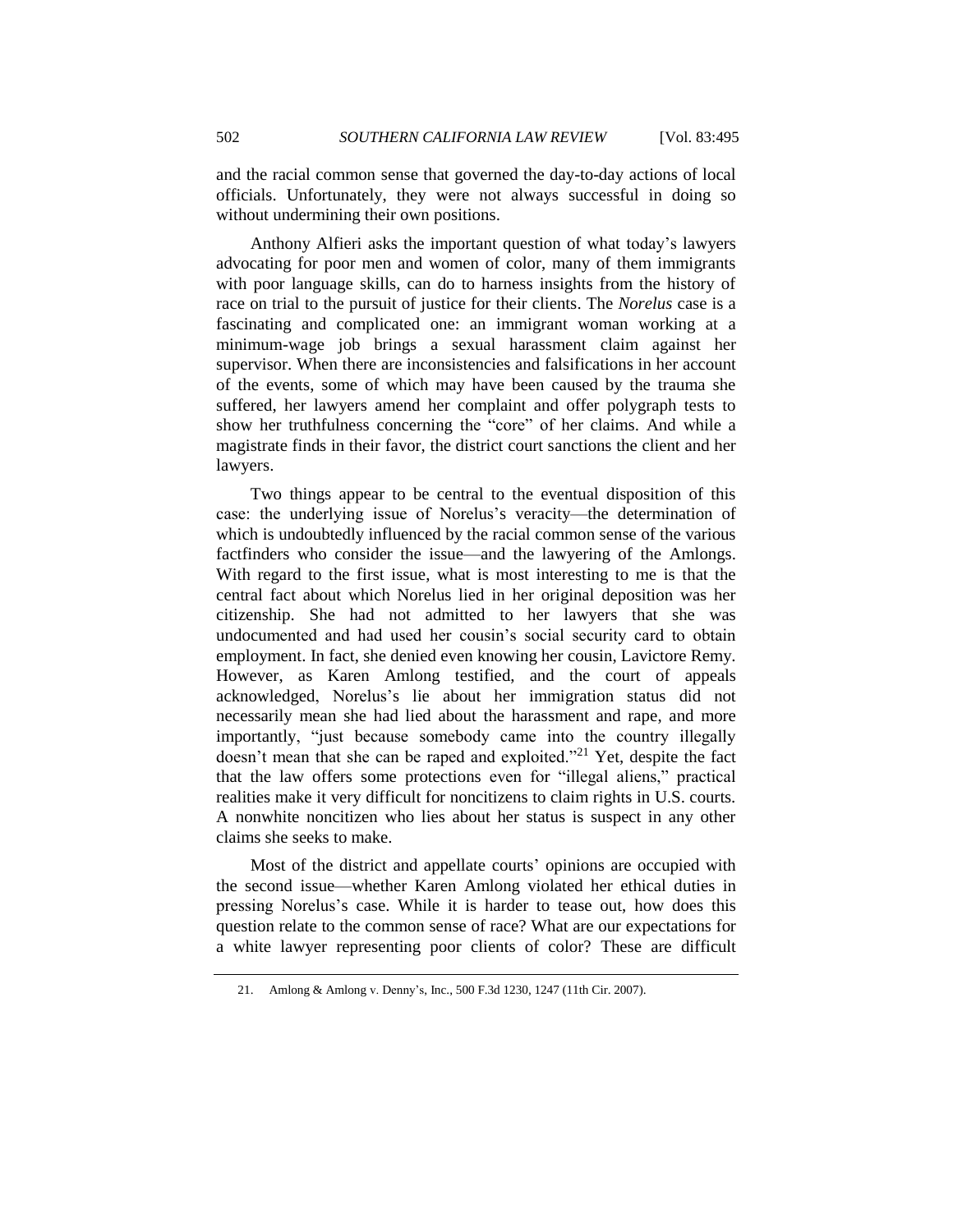questions, and especially hard to answer in cases of rape and sexual assault, where it is often very difficult to verify the truthfulness of the victim's accusations. Is it "frivolous and vexatious" for a lawyer to pursue uncorroborated claims on behalf of a victim who is a very bad witness on her own behalf? If so, lawyers who represent poor, uneducated, or immigrant women take sexual assault cases at their own peril.

Still, Alfieri is not pessimistic. He calls for a return to law for the vindication of the rights of poor people of color. Here, he departs from the recent trend in legal scholarship away from faith in the legal system to solve problems of social justice. Kenji Yoshino, for example, suggests at the end of *Covering: The Hidden Assault on Our Civil Rights*, that law cannot undo the harms caused by coerced performances of race, gender and sexuality.<sup>22</sup> The answers, Yoshino writes, lie in changing the culture and our individual psyches; the law will follow.<sup>23</sup> Richard Ford, too, urges us to separate cultural change from antidiscrimination law.<sup>24</sup> Alfieri, however, joins a group of scholars who have begun calling for a wider scope to Title VII to take account of broader racial meanings in our culture and to recognize that discrimination on the basis of racial *performance* is racial discrimination. Devon Carbado and Mitu Gulati, as well as Camille Gear Rich, have sketched broad outlines of this new approach in contemporary employment discrimination law.<sup>25</sup> More than just fascinating academic pieces, their analyses could be of great practical use if extended to the kinds of cases Alfieri and the student-lawyers who work with the Center for Ethics and Public Service (the innovative legal clinic Alfieri directs) face each day.

## V. BLOOD QUANTUM AND SOVEREIGNTY

Rose Cuison Villazor calls our attention to a different contemporary predicament: the one faced by American Indian tribes and other indigenous peoples regarding how to define citizenship in ways that avoid triggering the increasingly strict scrutiny with which U.S. courts view programs and

<sup>22.</sup> *See* KENJI YOSHINO, COVERING: THE HIDDEN ASSAULT ON OUR CIVIL RIGHTS 192–96 (2007).

<sup>23.</sup> *See id.*

<sup>24.</sup> *See generally* RICHARD T. FORD, RACIAL CULTURE: A CRITIQUE (2005) (arguing that multiculturalist legal challenges oftentimes perpetuate rather than alleviate social stratification).

<sup>25.</sup> *See* Devon W. Carbado & Mitu Gulati, *Working Identity*, 85 CORNELL L. REV. 1259 (2000) (focusing on the pressure placed on employees to engage in identity performance); Camille Gear Rich, *Performing Racial and Ethnic Identity: Discrimination by Proxy and the Future of Title VII*, 79 N.Y.U. L. REV. 1134 (2004) (urging courts to interpret Title VII's definition of race and ethnicity to include markers of racial performance).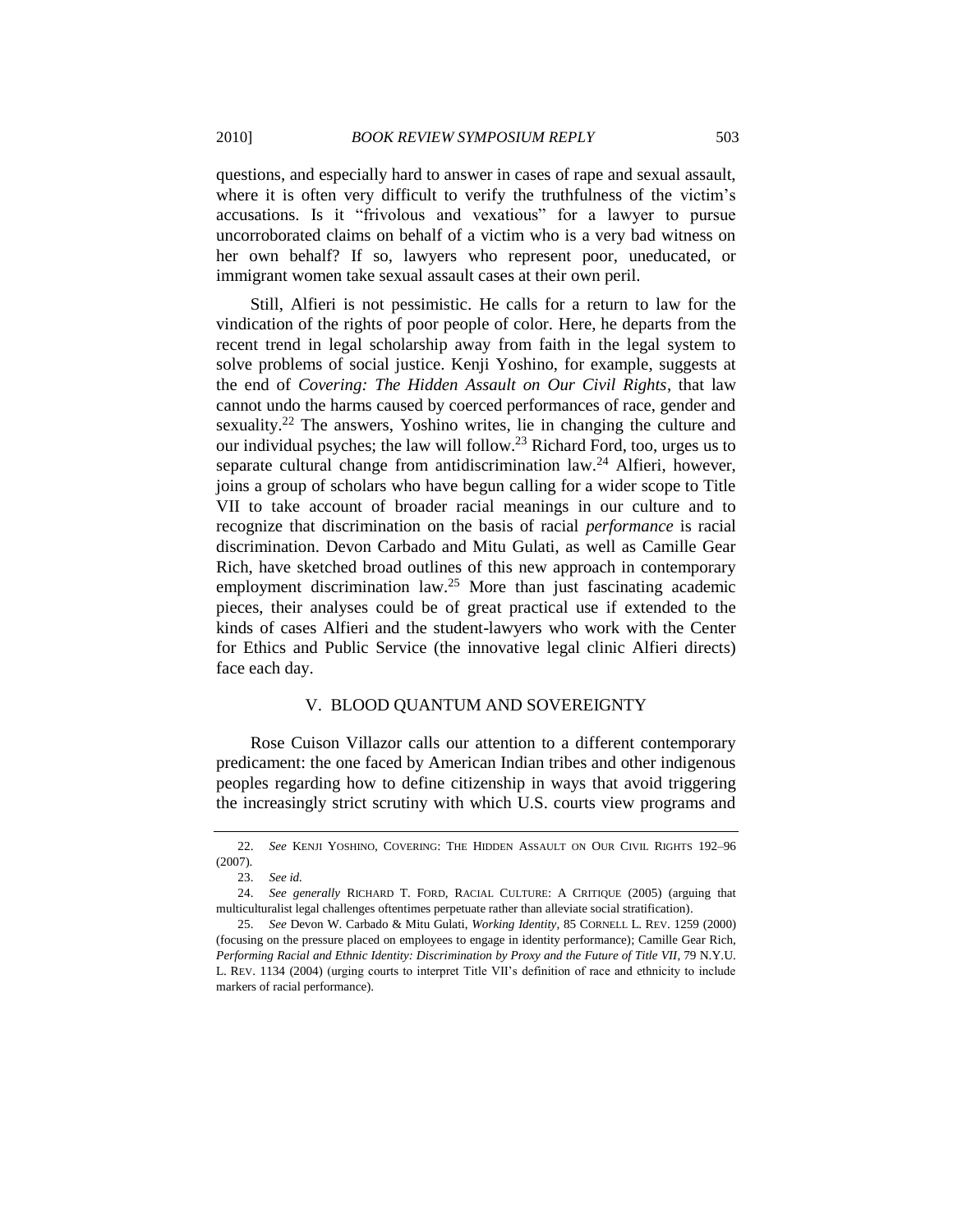institutions designed to benefit native peoples. She worries that the histories in *What Blood Won't Tell* could lead one to conclude—wrongly in her opinion—that blood quantum citizenship requirements are inherently harmful to indigenous groups and that they should be rejected.

This anti–blood quantum argument has in fact been made by some legal scholars, largely, although not solely, on prudential grounds. L. Scott Gould, for example, argued in the immediate aftermath of *Rice v. Cayetano* that tribes who wish to remain on the right side of an increasingly narrow Supreme Court jurisprudence of Indian identity would be wise to abandon blood quantum–based membership rules.<sup>26</sup> I actually do not agree with this view, as I will explain below. But I do think there are very important issues at stake in these debates, and I hope that the histories I tell can provide some insight.

Chapters 5 and 6 of *What Blood Won't Tell* examine two episodes in the American tragedy of native land allotment policy in the late nineteenth and early twentieth centuries. Chapter 5 tells the story of the Cherokee and Seminole nations, both of which had enslaved African Americans before the Civil War and incorporated some African Americans into their nations as warriors, family members, and citizens—and are to this day embroiled in conflicts over the citizenship of the descendants of those African Americans who became known as "Freedmen." I argue that in both the "Five Civilized Tribes" of what is now Oklahoma and in Hawaii (the subject of chapter 6), blood quantum first became legally and politically salient when native lands were broken up for allotment to individuals, with devastating consequences for the native peoples—especially for those caught in between, the Freedmen. This history raises deep and fraught questions about the plight of native peoples today, especially because, as I recount, the question of whether Indians and other native peoples are races or nations is at the heart of legal conflicts about their rights and sovereignty today.

Villazor urges readers that blood quantum requirements can *protect* indigenous peoples' land base. She cites a case involving a restriction on transfers of land from people of Northern Marianas Islands descent (―NMD‖) out of the group. She argues that this restriction, designed to protect rather than surrender the land base of the Northern Marianas Islands

<sup>26.</sup> *See* L. Scott Gould, *Mixing Bodies and Beliefs: The Predicament of Tribes*, 101 COLUM. L. REV. 702, 767–70 (2001). *See also* Stuart Minor Benjamin, *Equal Protection and the Special Relationship: The Case of Native Hawaiians*, 106 YALE L.J. 537, 566–68 (1996) (concluding that all Indian tribes are in danger of having strict scrutiny apply to their identity classifications if they use blood-based criteria).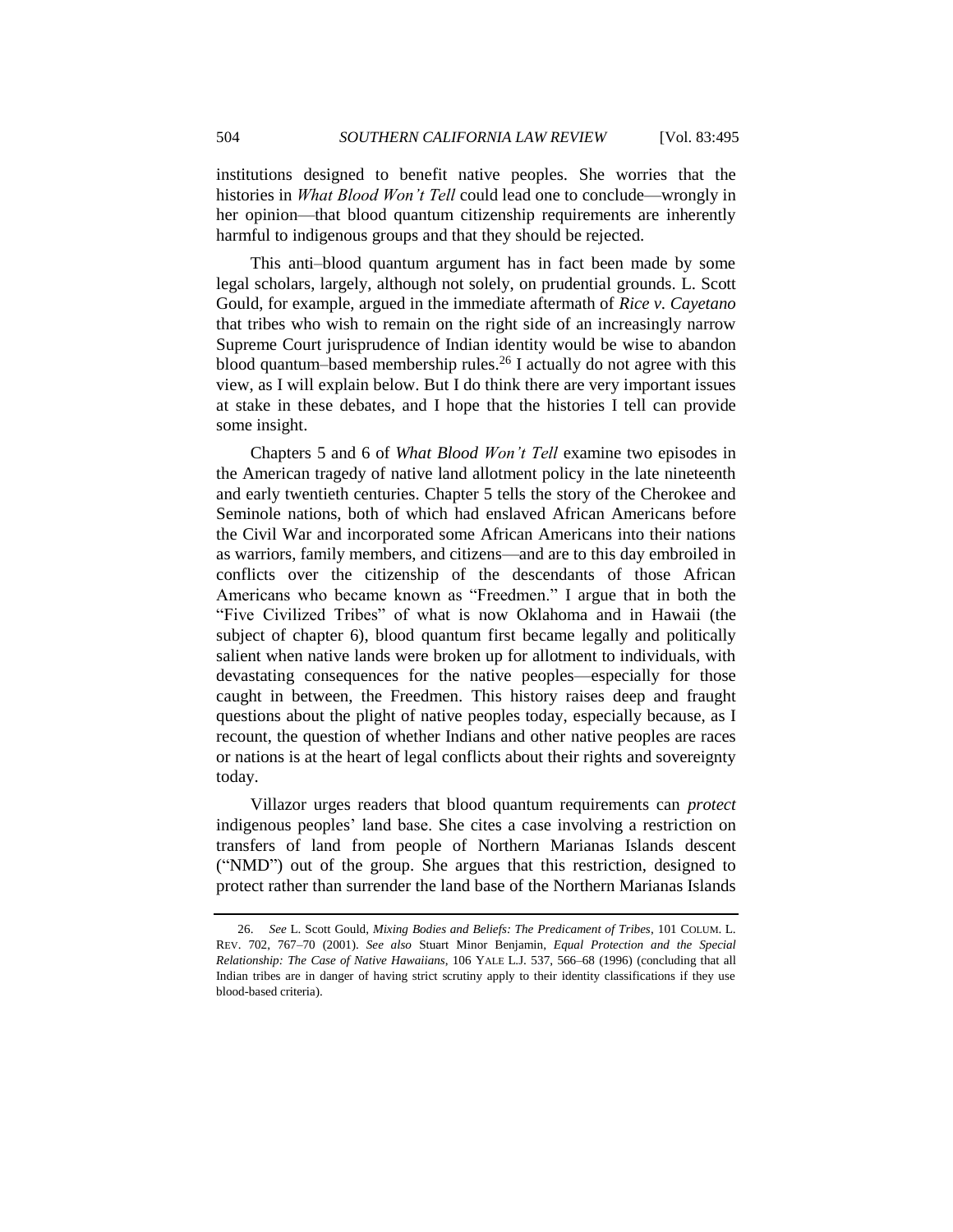people, does not have a racial purpose, and instead furthers the political purpose of undoing the negative effects of colonialism.

As Villazor argues here and in a longer essay, *Blood Quantum Land Laws and the Race Versus Political Identity Dilemma*, two important Supreme Court cases, *Morton v. Mancari* and *Rice v. Cayetano*, created a dichotomy between racial and political identity that has obscured the political dimension of blood quantum laws.<sup>27</sup> Yet the conflation of Indians as at once a race and a nation under U.S. law has a much longer history. *Mancari* is part of an era of jurisprudence in which native land rights, as well as the civil rights of African Americans and others understood as racial minorities, received the most sympathetic hearings they had ever had and ever would in the U.S. Supreme Court. But the problem of producing a racialized Indian identity through law long predates *Mancari*.

*What Blood Won't Tell* explores that history—a somewhat different story in the Seminole and Cherokee nations than in Hawaii (or the Northern Marianas). In both Indian Territory and Hawaii, the federal government used blood quantum to implement land policies that destroyed indigenous nations. In Hawaii, as in the CNMI, institutions and regulations in place to redress some of that harm are now themselves being attacked as racially discriminatory. Like Villazor, I see these attacks as misplaced exercises of colorblind constitutionalism. By contrast, in the Cherokee and Seminole nations, over the course of a century, a majority of Indians "by blood" came to understand the "Freedmen" citizens of their nations as outsiders and intruders and to figure their own Indian identity as racially exclusionary. Like Villazor, I think we can condemn one use of race and not the other. I do think we should be skeptical about arguments like those made by the Seminole nation in federal court based on an inherent link between Indian national sovereignty and the right to exclude on the basis of race or former slave status.

Villazor, however, unlike a historian, worries about the question, What *should* Indian tribes and other indigenous groups do? If we were starting from scratch, writing ideal rules in a utopian state, we might well prefer other forms of belonging to those that depend on fractions of "blood." Yet as Carole Goldberg points out, most Indian tribes and other native communities *do* define their citizens by some form of descent.<sup>28</sup>

<sup>27.</sup> Rose Cuison Villazor, *Blood Quantum Land Laws and the Race Versus Political Identity Dilemma*, 96 CAL. L. REV. 801, 814–15 (2008).

<sup>28.</sup> *See* Carole Goldberg, *Descent into Race*, 49 UCLA L. REV. 1373, 1390–92 (2002) [hereinafter Goldberg, *Descent into Race*]; Carole Goldberg, *Members Only? Designing Citizenship Requirements for Indian Nations*, 50 U. KAN. L. REV. 437, 459–61 (2002).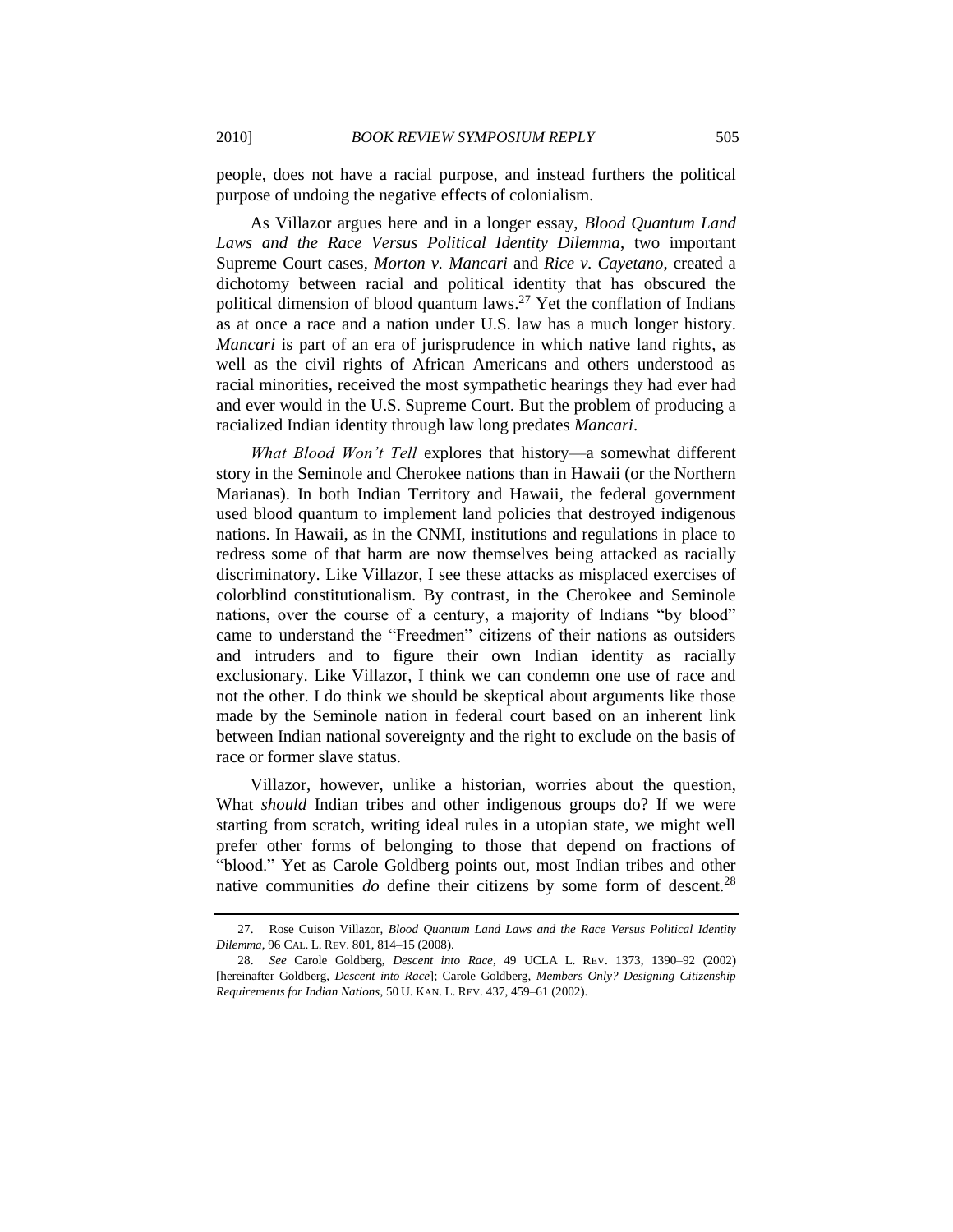(And sovereignty is all about the right to do so!) In *Descent into Race*, Goldberg makes the very important point that *Morton v. Mancari*, properly understood, does not require Indians to forswear all ancestry-based citizenship requirements in order to be treated as sovereign nations or tribes.<sup>29</sup> Indeed, if we truly want to undo the damage done by the legal racialization of Indian nations in the early twentieth century, the best federal Indian policy we can implement is one that recognizes Indian nations' sovereignty, regardless of whether aspects of Indian identity appear to have elements in common with other "racial" or "minority" groups. As Goldberg cogently points out, "race" has never, in U.S. law or society, been based only on "blood," but at least as much on "cultural performance.‖ Thus, the alternatives that Gould and others suggest to blood quantum requirements, all based on some form of cultural performance such as participation in community rituals or speaking the Indian language, would involve courts in precisely the sorts of judgments of "acting Indian" that were so problematic in generations of racial identity trials beginning in the early republic. $30$ 

I wholeheartedly agree, therefore, that the problem with cases like *Rice v. Cayetano* is the U.S. Supreme Court's misreading of history and its continued racialization of indigenous nations. While one answer to *Rice*'s prohibition against race-based citizenship might be for native Hawaiians to seek federal recognition, tribes certainly cannot escape being pegged as "races" simply by forswearing blood quantum. In fact, the "Hawaiian" voting qualification struck down in *Rice* as a violation of the Fifteenth Amendment was based *not* on blood quantum, but rather on one having descended from someone who lived in the Hawaiian islands in 1778.<sup>31</sup>

On the other hand, I think all efforts to define citizenship involve exclusion and should thus be carefully examined—as the Cherokee Supreme Court did when it found the exclusion of the Freedmen from voting unconstitutional<sup>32</sup>—to ensure that such definitions do not unduly disregard the rights of individuals. Indeed, there are some tough questions surrounding the relationship between Indian citizenship requirements and the right of the individual to be free from invidious race and gender discrimination—many of which were raised by the well-known Supreme Court case of *Santa Clara Pueblo v. Martinez*. In that case, Julia Martinez challenged a tribal ordinance denying tribal membership to the children of

<sup>29.</sup> *See* Goldberg, *Descent into Race*, *supra* note 28, at 1378.

<sup>30.</sup> *See id.* at 1393.

<sup>31.</sup> *See* GROSS, *supra* not[e 1,](#page-0-0) at 203–05.

<sup>32.</sup> *See id.* at 171–72.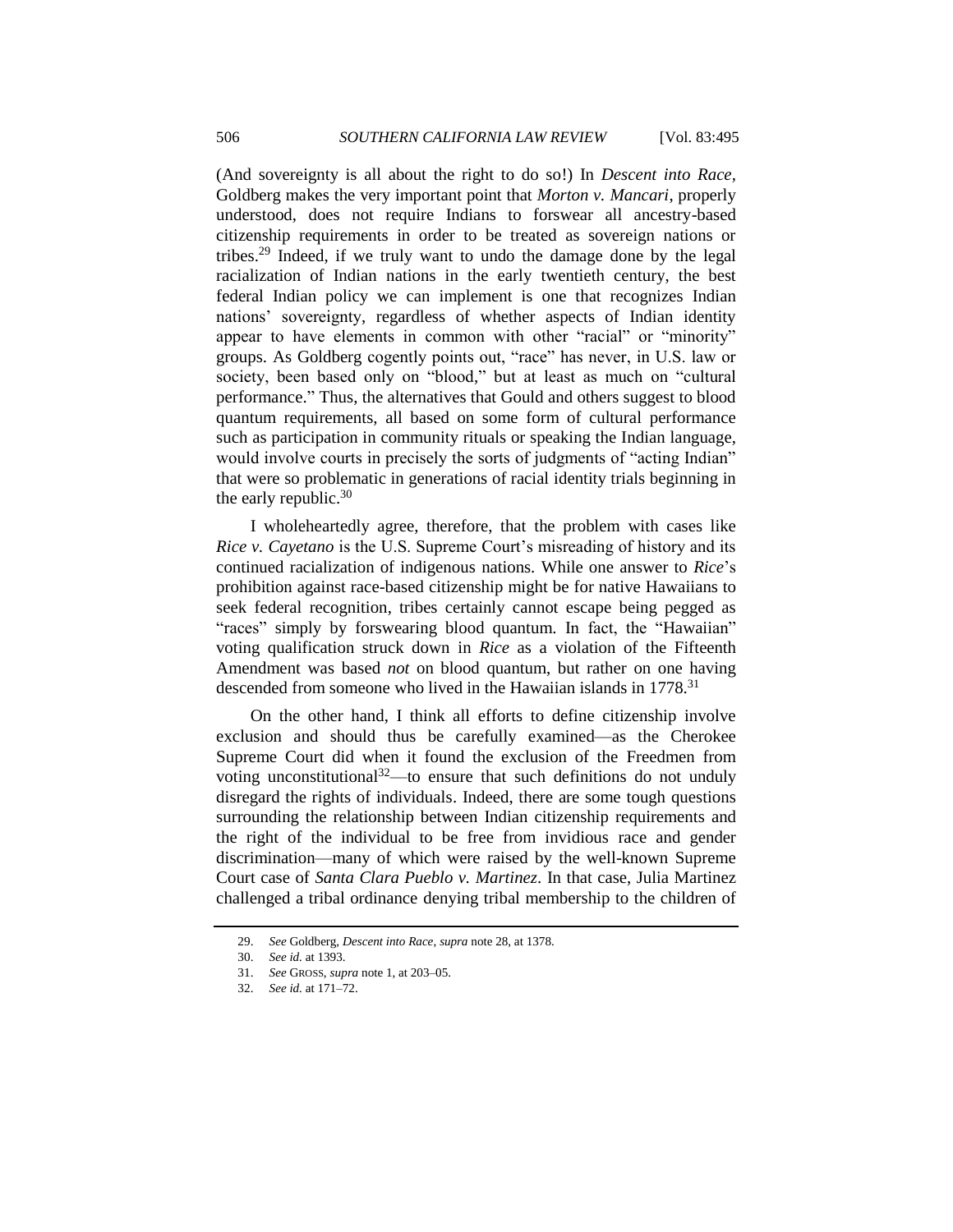female tribe members who married outside the tribe, but granting membership to the children of male members who married outside the tribe.<sup>33</sup> Moreover, in holding that "the role of [U.S.] courts in adjusting relations between and among tribes and their members [is] restrained," the U.S. Supreme Court made clear that these are issues that Indian courts themselves must confront.<sup>34</sup>

In the example Villazor presents, it is not immediately clear to me why a blood quantum rule is better suited to protect Northern Marianas Islanders' land base than a broader descent rule like the one that defines "Hawaiian" or other more flexible citizenship rules. I am curious about the history of the one-fourth blood quantum citizenship requirement of the NMD definition. In Hawaii, a one-half blood quantum definition of "Native" Hawaiian" was set forth in the 1921 Hawaiian Homes Commission Actnarrowing the pool of people eligible to receive land allotments from those with  $1/32$  native ancestry to those with one-half—precisely to free more lands for the sugar companies and ranches.<sup>35</sup> Someone gains and someone loses from particular "blood" fractions in a legal definition, as the label "NMD" becomes attached to some and not others.

While we do not have to go so far as Indian historian Melissa Meyer, who argues that "[m]easuring fractions of blood and excluding relatives from tribal membership reflects the combined influence of Euroamerican scientific racism and conflated ideas about 'blood' and peoplehood," I do think indigenous groups who use fractions of blood ought to consider carefully the effects of the history Meyer invokes.<sup>36</sup> The correct approach is likely to lie somewhere between Meyer's view and an unconditional acceptance of blood quantum. In an insightful essay on native North American identity, anthropologists Pauline Turner Strong and Barrik Van Winkle conclude:

Dismantling the intricate edifice of racism embodied in "Indian blood" is not simply a matter of exposing its essentialism and discarding its associated policies, but a more delicate and complicated task: that is, acknowledging "Indian blood" as a discourse of conquest with manifold and contradictory effects, but without invalidating rights and resistances that have been couched in terms of that very discourse.<sup>37</sup>

<sup>33.</sup> Santa Clara Pueblo v. Martinez, 436 U.S. 49, 51 (1978).

<sup>34.</sup> *Id.* at 72.

<sup>35.</sup> *See* GROSS, *supra* not[e 1,](#page-0-0) at 186–87.

<sup>36.</sup> Melissa L. Meyer, *American Indian Blood Quantum Requirements: Blood Is Thicker Than Family*, *in* OVER THE EDGE: REMAPPING THE AMERICAN WEST 231, 244 (Valerie J. Matsumoto & Blake Allmendinger eds., 1999).

<sup>37.</sup> Pauline Turner Strong & Barrik Van Winkle, *"Indian Blood": Reflections on the Reckoning*